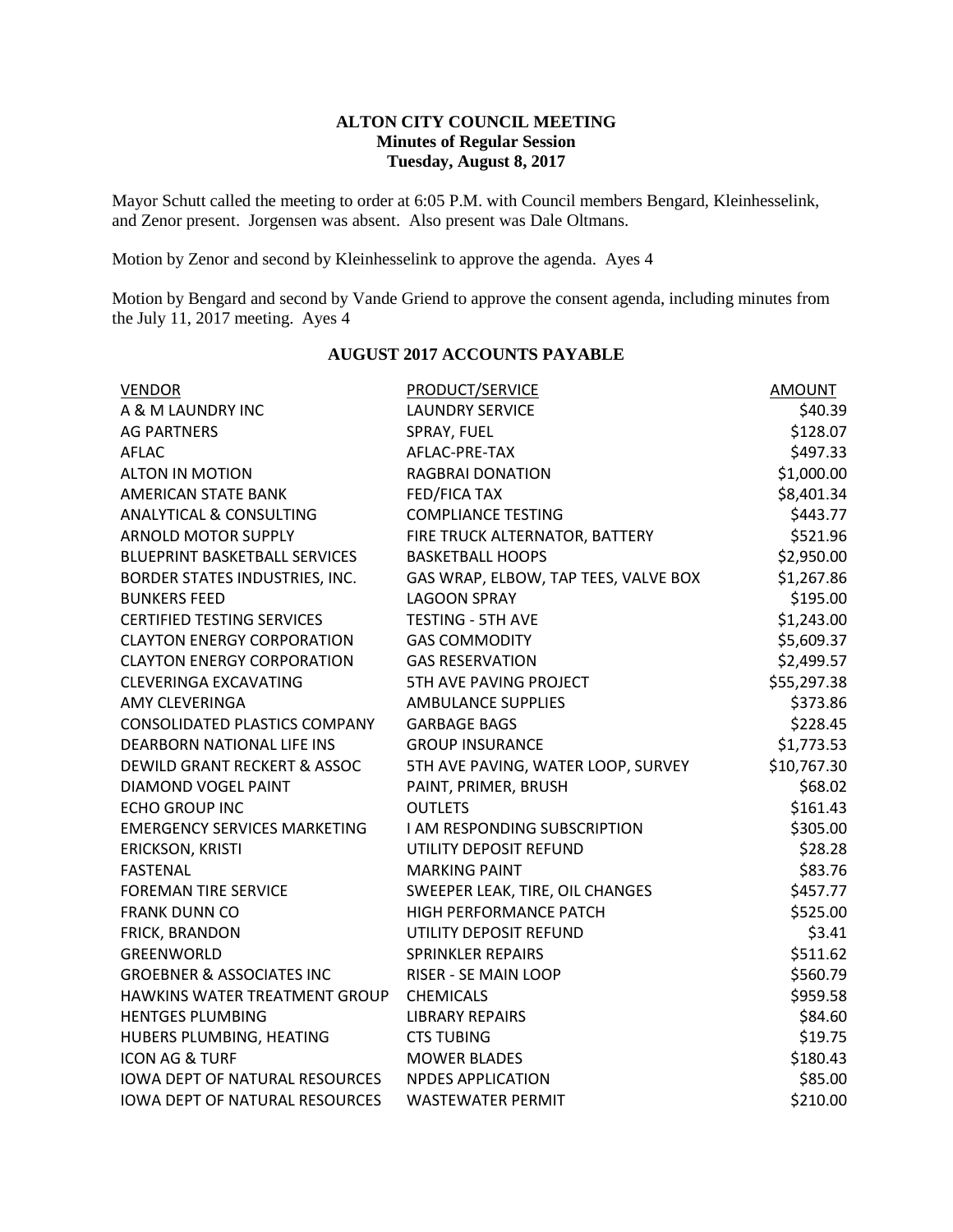| <b>IOWA ONE CALL</b>                 | <b>LOCATES</b>                            | \$31.50      |
|--------------------------------------|-------------------------------------------|--------------|
| <b>IOWA STATE TREASURER</b>          | <b>STATE TAX</b>                          | \$1,411.00   |
| <b>IPERS COLLECTIONS</b>             | <b>IPERS</b>                              | \$5,072.62   |
| <b>ITRON, INC</b>                    | ANNUAL SOFTWARE FEE                       | \$1,399.73   |
| <b>JELLEMA CONSTRUCTION</b>          | <b>CURB &amp; GUTTER REPAIRS</b>          | \$750.00     |
| JOHNSON, SIERRA                      | UTILITY DEPOSIT REFUND                    | \$22.09      |
| <b>KATIE HORKEY</b>                  | <b>ELECTRIC REBATE</b>                    | \$20.00      |
| <b>KOPETSKYS ACE</b>                 | SOAP DISPENSERS, SOAP                     | \$161.88     |
| KRIZ-DAVIS CO.                       | <b>3 PHASE CABINETS</b>                   | \$5,081.66   |
| MARVS OUTDOOR POWER & EQUIP.         | <b>CHAIN &amp; SHARPENING</b>             | \$99.02      |
| <b>TIM MCGARVEY</b>                  | <b>ELECTRIC REBATE</b>                    | \$30.00      |
| MEISSNER, JILL                       | UTILITY DEPOSIT REFUND                    | \$37.15      |
| <b>MID AMERICAN</b>                  | <b>STREET LIGHTS</b>                      | \$220.71     |
| MIKES WELDING & REPAIR               | OXYGEN TANK, JACK HAMMER REPAIRS          | \$81.00      |
| MISSOURI RIVER ENERGY SERVICES       | <b>ELECTRIC</b>                           | \$55,302.08  |
| MUNICIPAL UTIL-BILLS                 | <b>UTILITIES</b>                          | \$1,838.81   |
| NEAL CHASE LUMBER CO                 | <b>SUPPLIES</b>                           | \$426.09     |
| NOTEBOOM ELECTRIC                    | <b>GFCIS</b>                              | \$734.48     |
| ORANGE CITY MUNICIPAL UTILITIES      | <b>BULK WATER</b>                         | \$9,844.40   |
| <b>DEB OOLMAN</b>                    | SIDEWALK REPLACEMENT PROGRAM              | \$280.00     |
| ORANGE CITY HEALTH SYSTEM            | AMBULANCE SUPPLIES, PARAMEDIC ASSIST      | \$331.93     |
| ORANGE CITY SANITATION               | <b>GARBAGE HAULING</b>                    | \$6,584.75   |
| <b>PAYROLL</b>                       | <b>TOTAL PAYROLL CHECKS</b>               | \$24,518.95  |
| REHAB SYSTEMS INC.                   | <b>JET VAC</b>                            | \$1,500.00   |
| <b>SIOUX COUNTY RECORDER</b>         | <b>RECORDING FEES</b>                     | \$211.00     |
| <b>SIOUX GOLF &amp; COUNTRY CLUB</b> | ECONOMIC DEVELOPMENT CONTRIBUTION         | \$10,000.00  |
| <b>SIOUXLAND PRESS</b>               | <b>PUBLICATIONS</b>                       | \$201.60     |
| ST. MARY'S CATHOLIC CHURCH           | <b>ELECTRIC &amp; GAS REBATE</b>          | \$1,900.00   |
| <b>STEFFEN</b>                       | <b>COUPLER SET</b>                        | \$160.15     |
| <b>STOCKTON TOWING</b>               | <b>TOWING DIGGER TRUCK</b>                | \$240.75     |
| <b>STRYKER SALES CORP</b>            | AMBULANCE COT                             | \$2,920.68   |
| TREASURER - STATE OF IOWA            | <b>SALES TAX</b>                          | \$3,799.00   |
| TRITECH EMERGENCY SYSTEMS INC        | <b>RESCUE BILLING</b>                     | \$82.50      |
| U.S. POSTMASTER                      | <b>POSTAGE</b>                            | \$500.00     |
| UNITYPOINT CLINIC-OCC MED            | <b>DRUG TESTING</b>                       | \$37.00      |
| UTILITY EQUIPMENT COMPANY            | PIPE, BALL CURBS, COUPLINGS, TERMINAL BOX | \$2,514.98   |
| <b>QUINTIN VAN-ES</b>                | <b>BATTERY - AMBULANCE</b>                | \$163.00     |
| <b>VANDER POL EXCAVATING</b>         | SE WATER MAIN LOOP                        | \$93,562.41  |
| <b>VECTOR</b>                        | <b>MEMBERSHIP DUES</b>                    | \$6,864.28   |
| <b>VERIZON</b>                       | <b>CELL PHONES</b>                        | \$279.64     |
| <b>VISA</b>                          | SUPPLIES, TRAINING                        | \$441.65     |
| WELLMARK BLUE CROSS/BLUE SHIELD      | <b>GROUP INSURANCE</b>                    | \$6,752.60   |
| WESCO DISTRIBUTION, INC.             | SWITCHGEAR, WIRE, TRANSFORMER             | \$123,458.42 |
| <b>WEST IOWA TELEPHONE</b>           | TELEPHONE, FAX, INTERNET                  | \$598.78     |
| <b>WILLIAMS &amp; CO</b>             | <b>AUDIT</b>                              | \$2,000.00   |
| <b>ZIEGLER</b>                       | HOSE, SLEEVE, COUPLINGS, PIN CORD         | \$500.49     |
|                                      | TOTAL ACCOUNTS PAYABLE CHECKS             | \$363,061.92 |